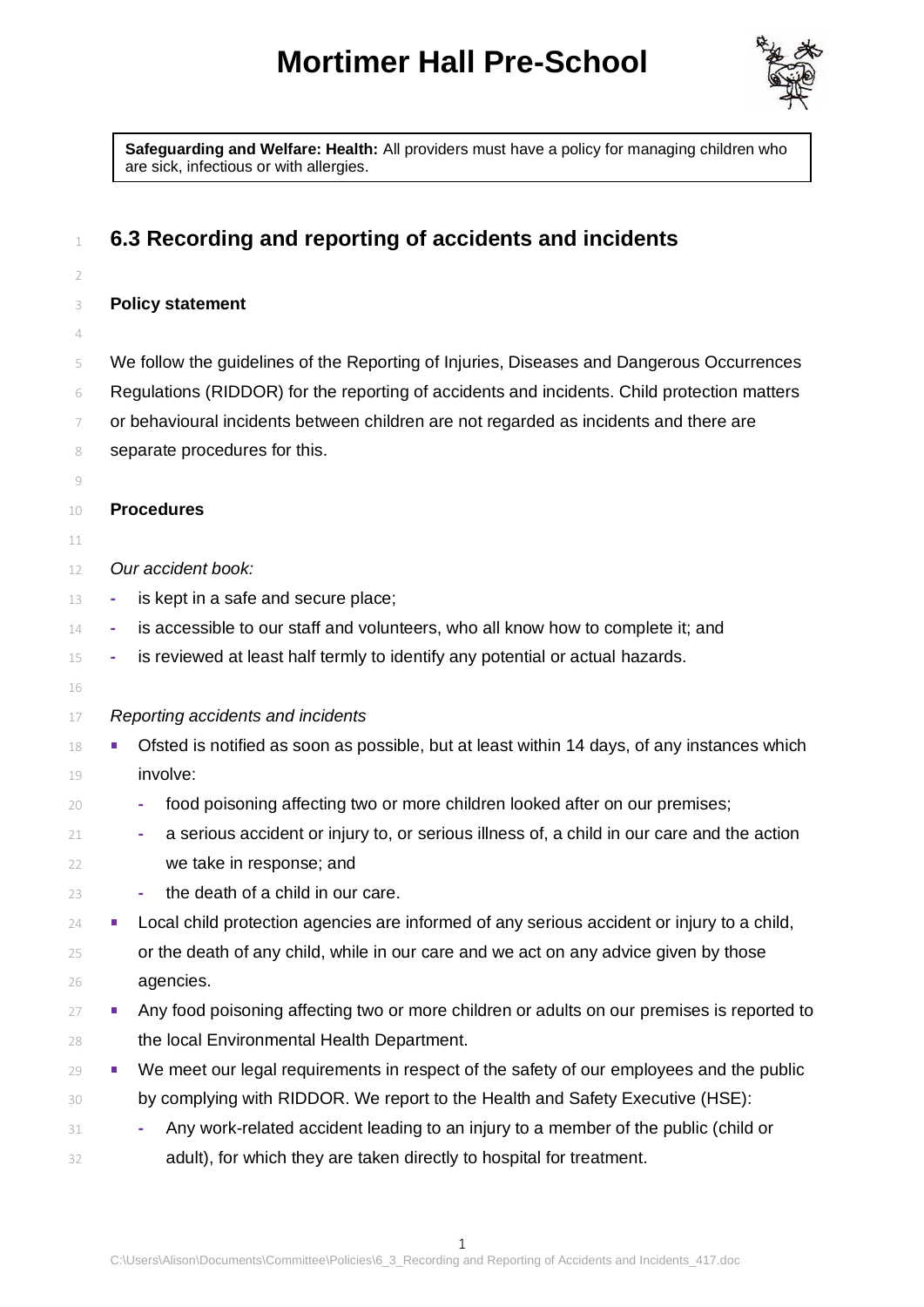

| Specified injuries include injuries such as fractured bones, the loss of consciousness     |
|--------------------------------------------------------------------------------------------|
| due to a head injury, serious burns or amputations. Any work-related accident leading      |
|                                                                                            |
|                                                                                            |
|                                                                                            |
| When one of our employees suffers from a reportable occupational disease or illness        |
|                                                                                            |
| Any death, of a child or adult, that occurs in connection with a work-related accident.    |
| Any dangerous occurrences. This may be an event that causes injury or fatalities or        |
| an event that does not cause an accident, but could have done; such as a gas leak.         |
|                                                                                            |
|                                                                                            |
|                                                                                            |
|                                                                                            |
|                                                                                            |
| We have ready access to telephone numbers for emergency services, including the local      |
|                                                                                            |
|                                                                                            |
|                                                                                            |
|                                                                                            |
|                                                                                            |
|                                                                                            |
| If an incident occurs before any children arrive, our manager risk assesses this situation |
|                                                                                            |
|                                                                                            |
|                                                                                            |
| evacuate the premises/area, we follow the procedures in our Fire Safety and Emergency      |
| Evacuation Policy or, when on an outing, the procedures identified in the risk assessment  |
|                                                                                            |
|                                                                                            |
|                                                                                            |
|                                                                                            |
| We keep an incident book for recording major incidents, including some of those that that  |
|                                                                                            |
|                                                                                            |
|                                                                                            |

**-** a break in, burglary, or theft of personal or our setting's property;